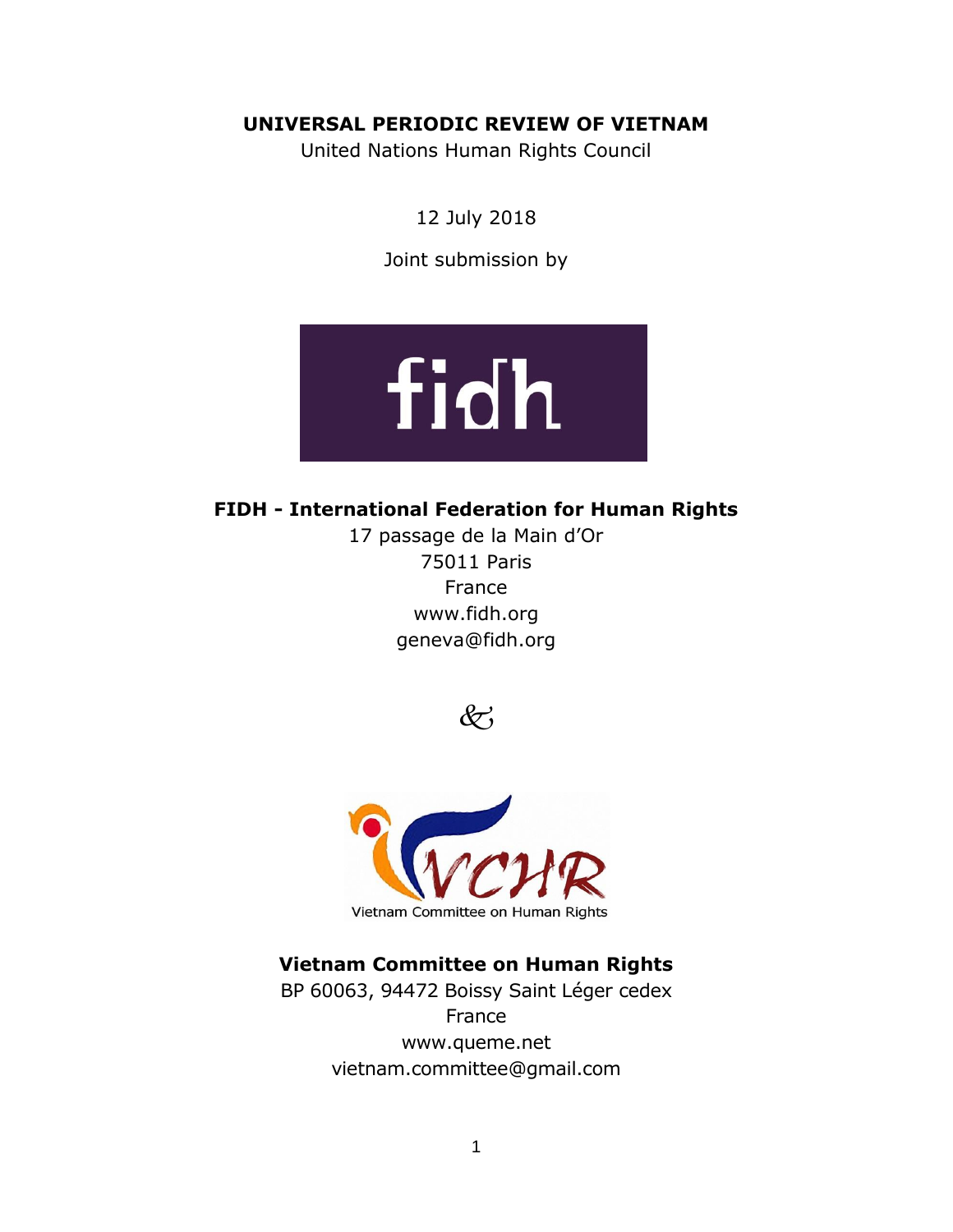1. At its second Universal Periodic Review (UPR) in 2014, Vietnam accepted 182 out of the 227 recommendations it received from United Nations (UN) member states. However, progress in implementing many of these recommendations over the last four years has been extremely limited. This lack of progress was accompanied by the authorities' prolonged crackdown on freedom of expression, religion, and peaceful assembly.

2. Between February 2014 and July 2018, FIDH and VCHR compiled cases of 160 human rights defenders (HRDs) and peaceful activists condemned to prison sentences ranging from two to 15 years, in addition to years of house arrest to be served following the completion of the jail terms. Many other activists and HRDs remain detained awaiting trial. In the ongoing crackdown, peaceful activists and HRDs have been subjected to unprecedented police brutality, beatings, harassments, and arbitrary detention without charge.

3. Almost all of the charges against activists, HRDs, and government critics were brought under vaguely-worded 'national security' provisions in the Criminal Code that make no distinction between violent acts (such as terrorism) and the peaceful exercise of the right to freedom of expression. These clauses are inconsistent with the rights enshrined in the International Covenant on Civil and Political Rights (ICCPR), to which Vietnam acceded in 1982.

4. Since its previous UPR, Vietnam has also introduced extensive legislative measures that have imposed restrictions on the exercise of human rights. These include reforms of key legislation, such as the Constitution, the Criminal Code, and the Criminal Procedure Code. New decrees and regulations also resulted in further restrictions on the rights to freedom of expression, freedom of religion or belief, and freedom of peaceful assembly.

## **Repressive legislation fuels crackdown on civil society**

5. Human rights are guaranteed in the Vietnamese Constitution. However, amendments to the Constitution adopted in November 2013 have significantly weakened human rights protections. Article 15 specifies that "the practice of human rights and citizen's rights must not infringe upon national interests" and Article 14 provides restrictions for vaguely defined reasons that are inconsistent with the limits set out under the ICCPR, to which Vietnam is a state party.

6. Article 4 of the Constitution enshrines the political monopoly of the Communist Party of Vietnam (CPV). The Constitution is a major impediment to the exercise of human rights because it excludes pluralism of opinion, expression and belief, and subjugates human rights enjoyment to the control of the one-party state.

7. Extensive domestic legislation that prohibits the "abuse" of rights that infringe on "state interests and policies" also enables authorities to imprison HRDs and to claim that Vietnam has no "prisoners of conscience," nor individuals arrested for having expressed their opinions.<sup>1</sup>

8. Restrictions on the enjoyment of human rights are reinforced by Communist Party of Vietnam (CPV) directives. For example, in November 2017, the CPV issued Regulation 102 which states that any party member who advocates for "the separation of powers," "independent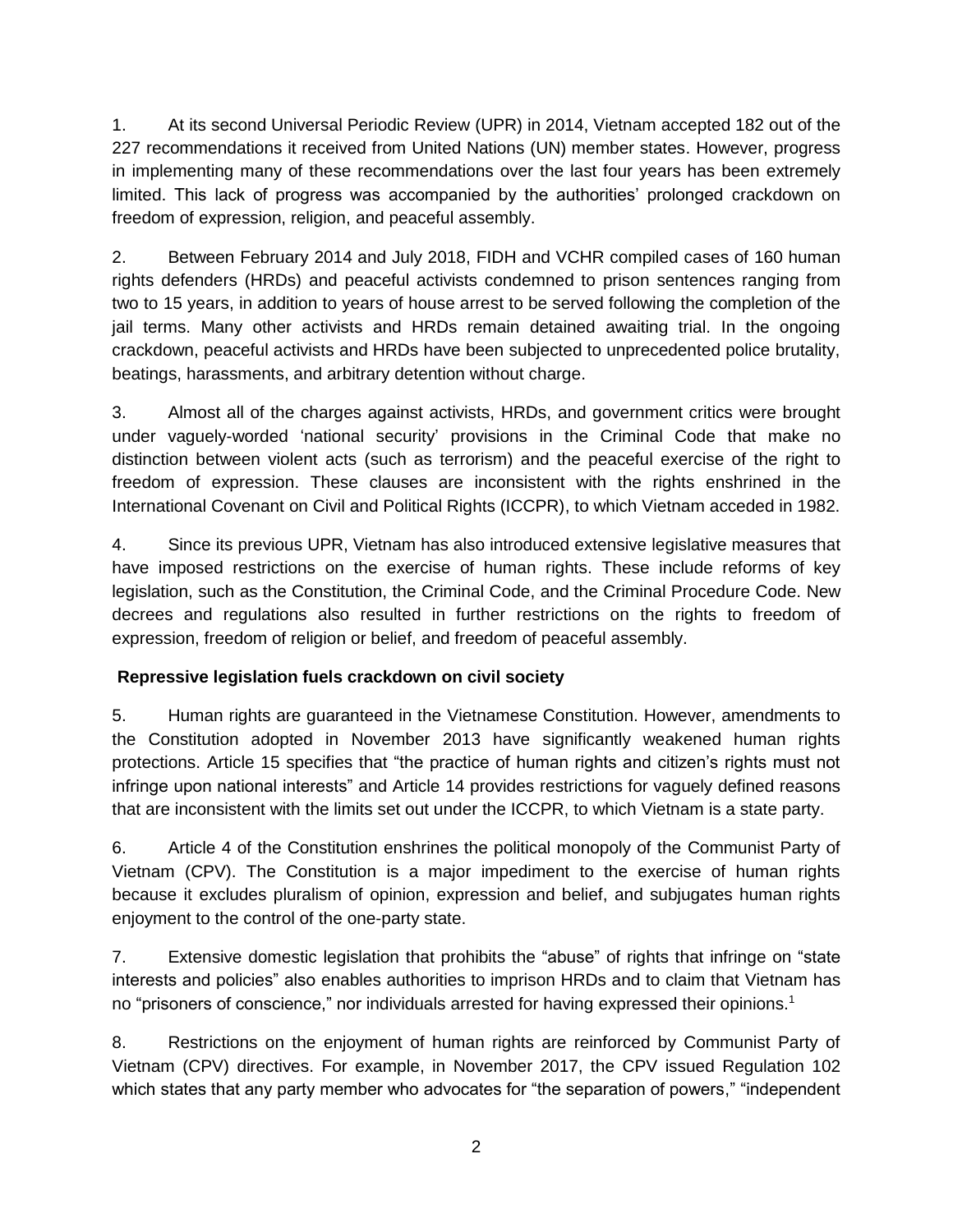civil society," or "multi-party democracy" will be immediately expelled. In Vietnam's one-party state, expulsion from the CPV is a serious sanction. Party membership opens doors to job opportunities, connections, influence, access to university, and a range of financial privileges and prerogatives.

## **Unsatisfactory cooperation with UN human rights mechanisms**

9. Vietnam's cooperation with UN human rights mechanisms remains unsatisfactory. Vietnam is a state party to seven core UN human rights treaties. However, it has not signed or ratified any of the Optional Protocols or complaint mechanisms of these treaties, and has systematically rejected recommendations to do so during the two previous UPR cycles. As a result, Vietnamese people are deprived of alternative mechanisms to seek remedies to violations of their rights.

10. The Vietnamese government submitted several important reports to UN treaty bodies many years after the deadline. Vietnam's periodic report to the Committee on Economic, Social and Cultural Rights (CESR) was 21 years late, and its periodic report to the Human Rights Committee (CCPR), presented in 2018, was 14 years overdue. It covered the period from 2002 to 2017, making it extremely difficult for UN experts to effectively evaluate its implementation. Vietnam also submitted its most recent report to the Committee on the Elimination of Discrimination against Women (CEDAW) almost two years late, in 2013.

11. Since its previous UPR, the Vietnamese government has failed to positively respond to requests for official country visits by four UN special procedures (Special Rapporteur on the promotion and protection of the right to freedom of opinion and expression; Special Rapporteur on the situation of human rights defenders; Special Rapporteur on the rights to freedom of peaceful assembly and of association; and the Working Group on Arbitrary Detention). In 2014, Vietnam invited the UN Special Rapporteur on freedom of religion or belief Heiner Bielefeldt for an official country visit. However, the visit was marred by intrusive police surveillance, harassment, intimidation, and physical assault against members of non-recognized religious groups who sought to meet the Special Rapporteur, causing him to cancel several field trips. Mr. Bielefeldt said he was "concerned and outraged" by these incidents, which violated the terms of reference of country visits agreed upon by the government prior to his visit.<sup>2</sup>

12. Although the Vietnamese government accepted UPR recommendations to foster a safe and enabling environment for all civil society actors, including those who cooperate with the UN, authorities subjected many HRDs to reprisals for activities connected to Vietnam's UPR in 2014. For example, Buddhist Youth Movement (BYM) leader Lê Công Cầu was interrogated and placed under house arrest for sending an audio message to a side-event describing the harassment of BYM members.<sup>3</sup>

## **Unfair trials, lengthy pre-trial detention**

13. The lack of an independent judiciary system is an issue of serious concern. Many of the recommendations Vietnam received during its previous UPR in 2014 concerned improvements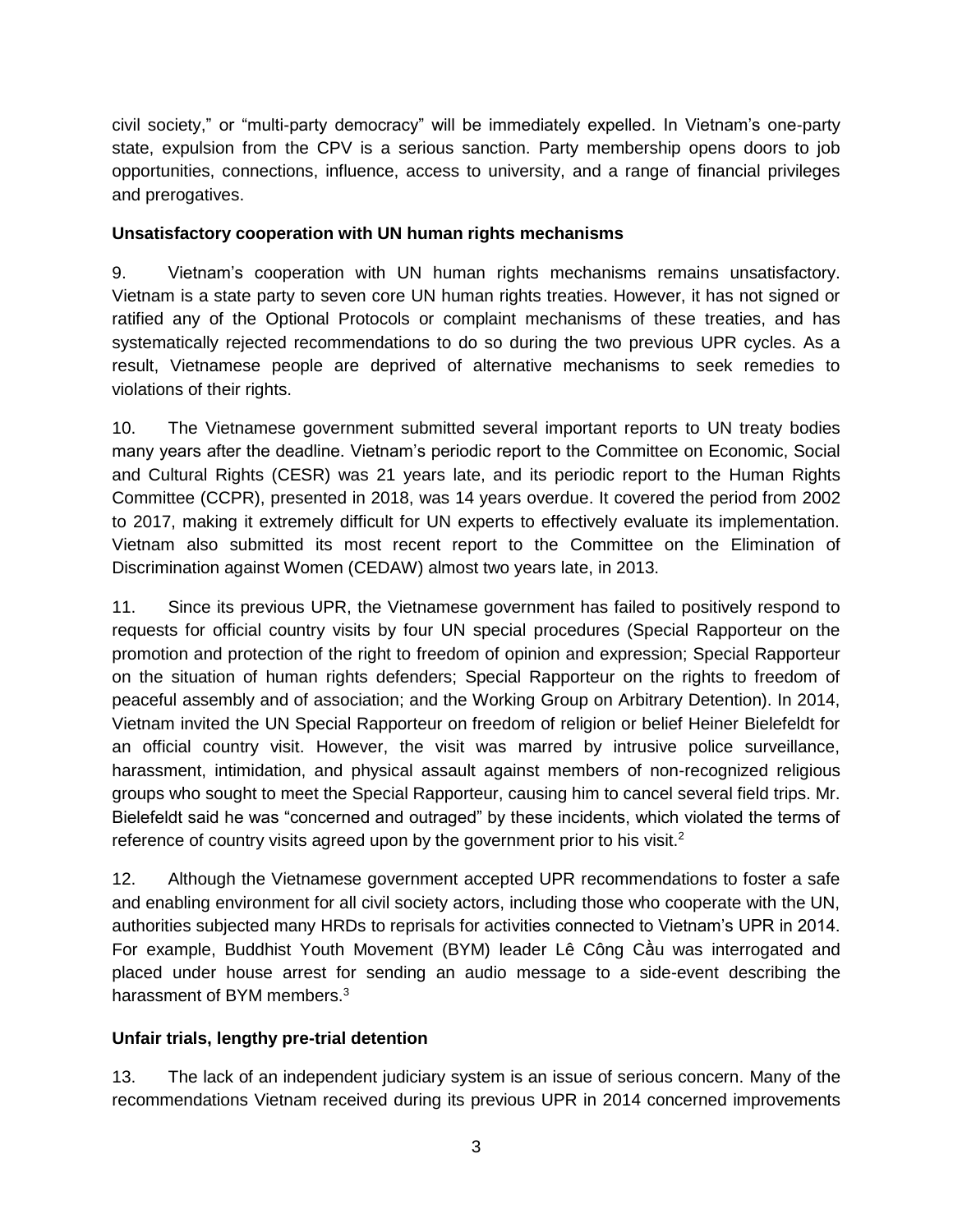to the justice system. However, the government has failed to make improvements to the justice system.

14. In Vietnam, courts are not independent and trials are routinely unfair. Justice is administered through the People's Courts, the People's Office of Supervision and Control, and Military Tribunals, which have a constitutional mandate to "safeguard the socialist regime and the interests of the state" (Article 102.3). Although trials are generally open to the public, the Constitution provides for closed trials in "special cases" to protect "state secrets" or the "fine customs and traditions of the nation." These overly broad definitions are regularly invoked to hold trials of HRDs behind closed doors. In February 2018, medical doctor Hồ Văn Hải was sentenced to four years in prison during a secret, closed-door trial for denouncing the toxic effects of the Formosa industrial waste spill.

15. Since Vietnam's previous UPR, a number of high-profile political trials have taken place, which contravened standards of fairness and impartiality. Detainees were held virtually incommunicado during pre-trial detention, often far beyond the legal limits. With little access to legal counsel, they were unable to prepare their defense. In many cases, defendants were not allowed to call their witnesses, and the presumption of innocence was undermined by smear campaigns in the state-controlled media. Defense lawyers were not given access to the full file of accusations against their clients, and were often not notified of trial dates until the last minute. These trials normally lasted only a few hours. According to a judge in Ho Chi Minh City who spoke to members of the local legal community on condition of anonymity, judgments are decided in advance by the Ministry of Public Security, People's Procuracy, and the court. If they disagree on the sentence, pre-trial detention is prolonged until they can reach an agreement.<sup>4</sup> The trial of six members of the "Brotherhood of Democracy" in April 2018, which resulted in very heavy prison sentences, lasted only one day. The People's Procuracy did not reply to questions asked by the defendants' lawyers and produced no substantial evidence to justify the harsh sentences.

16. Lawyers who defend rights activists are often subjected to threats and harassment, or disbarred by the local Bar Associations, which are not independent. In November 2017, the Bar Association in Phú Yên Province revoked the license of lawyer Võ An Đôn, just three days before the appeal trial of his client, blogger Nguyen Ngoc Nhu Quynh (aka 'Mẹ Nấm'). He was unable to defend her, and the Appeal Court upheld her conviction and 10-year prison sentence.

17. Despite recommendations received during Vietnam's second UPR to bring the Criminal Procedure Code into line with international standards**,** the amended 2017 Criminal Procedure Code provides for virtually unlimited pre-trial detention in cases of 'national security.' After an initial period of four months which may be extended three times, "in special cases of extremely severe crimes or breaches of national security," the head of the Supreme People's Procuracy can decide to extend detention until the investigation closes. Human rights lawyer Nguyen Van Dai and his assistant Le Thu Ha, who were arrested in December 2015, were detained for 825 days before being tried in April 2018. They were often detained incommunicado and deprived of access to their lawyers and families.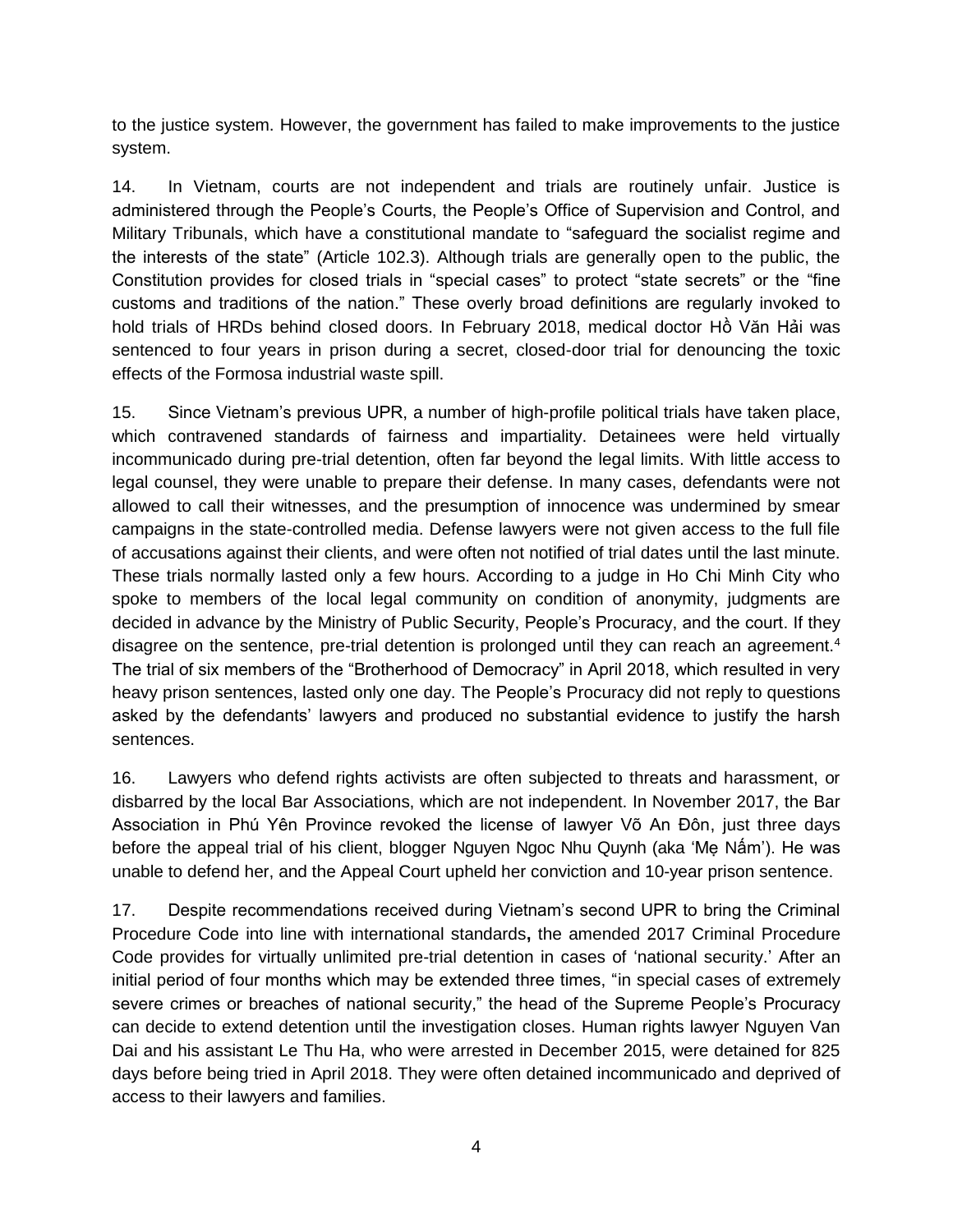## **Amended Criminal Code retains repressive provisions, adds new 'national security' offense**

18. During the first two UPR cycles, Vietnam received numerous recommendations to amend the Criminal Code to bring it into line with international standards. In 2015, Vietnam's National Assembly adopted an amended Criminal Code that was revised in 2017 and came into effect in January 2018. The amendments did not repeal vaguely worded 'national security' provisions of the Criminal Code, which explicitly breach Vietnam's international legal obligations. Instead, a new national security crime, 'terrorism against the state' (Article 113), which carries the death penalty, was added.

19. In some cases, the amendments imposed even harsher restrictions on the right to freedom of opinion and expression. Article 88 (now Article 117) 'conducting propaganda against the Socialist Republic of Vietnam' now criminalizes "causing, storing and distributing information and documents against the State of the Socialist Republic of Vietnam," a clause that is open to wider interpretation. Restrictive provisions criminalizing the "preparation" of, or intent to commit a crime were added to Article 79 (now 109) 'activities aimed at overthrowing the people's administration,' Article 87, and Article 88.

20. Since Vietnam's previous UPR, authorities have intensified arrests of civil society activists, bloggers, and HRDs under 'national security' offenses in the Criminal Code, particularly for 'abusing democratic freedoms to encroach on the interests of the state' (Article 258, now 331), 'undermining national solidarity, sowing divisions between religious and nonreligious people' (Article 87, now 116), and 'anti-state propaganda' (Article 88, now 117). Convictions for 'subversion' under Article 79 (now 109), which carries the death penalty, have also escalated. In December 2017, a court in Binh Dinh Province sentenced nine people to a total of 83 years in prison for distributing leaflets perceived to be "anti-state." In April 2018, six members of the "Brotherhood for Democracy" received a total of 66 years in prison and 17 years of house arrest for peaceful pro-democracy activities. All were accused of "activities aimed at overthrowing the people's administration."

#### **Number of executions rises, torture and ill-treatment of prisoners widespread**

21. Vietnam retains the death penalty for a wide range of offenses that do not meet the threshold of "the most serious crimes" under Article 6 of the ICCPR. Following the entry into force of the amended Criminal Code in January 2018, the number of crimes punishable by death was reduced from 22 to 18. However, no 'national security' offenses were removed from this list, and one new crime was added [see above, *para. 18*].

22. During Vietnam's second UPR, the government rejected recommendations to publish statistics on the death penalty, which the authorities continue to classify as "state secrets." However, according to a report posted on the Ministry of Public Security's website in March 2017, the number of executions has risen sharply since 2013, when Vietnam adopted Decree 47/2013/ND-CP that legalized the use of "domestic poisons" in the administering of the lethal injection during executions. Between August 2013 and June 2016, a total of 429 prisoners were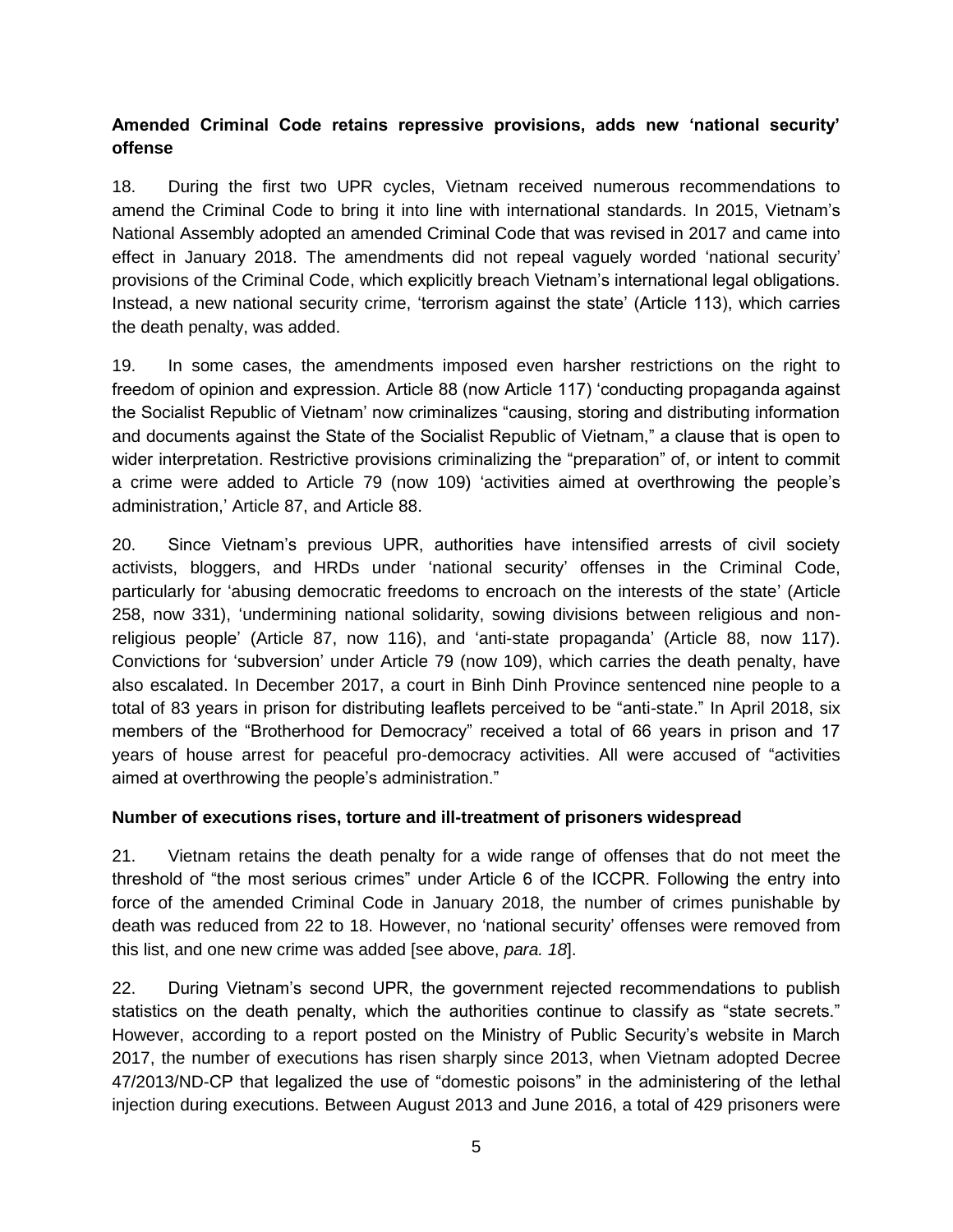executed. As of June 2016, 81 prisoners were awaiting execution, 80 had been granted a stay of execution and retrial because of wrongful convictions, and 36 had committed suicide or died while on death row between 2011 and 2016. To cope with the large number of executions, five new execution compounds have been built at unspecified locations to supplement those currently operational in Hanoi, Ho Chi Minh City, Nghệ An, Sơn La, and Dắc Lắc.

23. Although Vietnam became a state party to the Convention against Torture and Other Cruel Inhuman or Degrading Treatment or Punishment in 2015, it has failed to improve detention conditions in prisons, and reports of torture, ill-treatment, and deaths in police custody are widespread. In addition, the government has targeted those who speak out about the issue. Blogger Nguyen Ngoc Nhu Quynh (aka 'Me Nam') compiled a list of 31 cases of torture and deaths in police custody based on reports in the official press. Police used this as evidence to arrest her for 'spreading anti-state propaganda' under Article 88 (now Article 117) of the Criminal Code and sentenced her to 10 years in prison in June 2017.

24. Prisoners detained on 'national security' charges, most of whom are political prisoners, reported that they were subjected to a harsher prison regime than common criminals. They were granted fewer family visits, had smaller food rations, and were under greater surveillance. They were detained separately, forced to wear clothes and use utensils stamped with the letters 'CT' ("political"), and suffered frequent punishments, including long periods in solitary confinement without any light or ventilation, and with their feet shackled.

25. Political prisoners are frequently detained incommunicado during their pre-trial detention, which may last for two years or more. After being convicted and sentenced, many are transferred to prisons far away from their homes and thus effectively deprived of visits from their families. In 2018 alone, this has been the case for prisoners of conscience Nguyen Ngoc Nhu Quynh and Tran Thi Nga (both mothers of young children), Nguyen Van Hoa, Nguyen Van Oai, and Phan Kim Khanh.

26. "Quản chế," or "probationary detention*"* (Article 43 of the Criminal Code) is an additional punishment inflicted on political prisoners. It enables the state to place 'national security' offenders "under the supervision and re-education of the local authority" for a period ranging from one to five years after they have completed their prison sentences. During this time, they are forbidden from leaving their homes, deprived of civic rights, and kept under constant police surveillance.

27. Political prisoners are often denied medical treatment. Dinh Nguyen Kha, serving a sixyear prison term for distributing leaflets critical of Vietnam's response to China's territorial claims in the region, was denied follow-up treatment after an operation to remove a stomach tumor. Hoa Hao Buddhist Tran Thi Thuy has been denied treatment for her serious medical conditions since April 2015.

28. Conditions for death row prisoners are particularly inhumane. According to the Ministry of Public Security, suicides of death row prisoners are high. Prisoners are not informed of their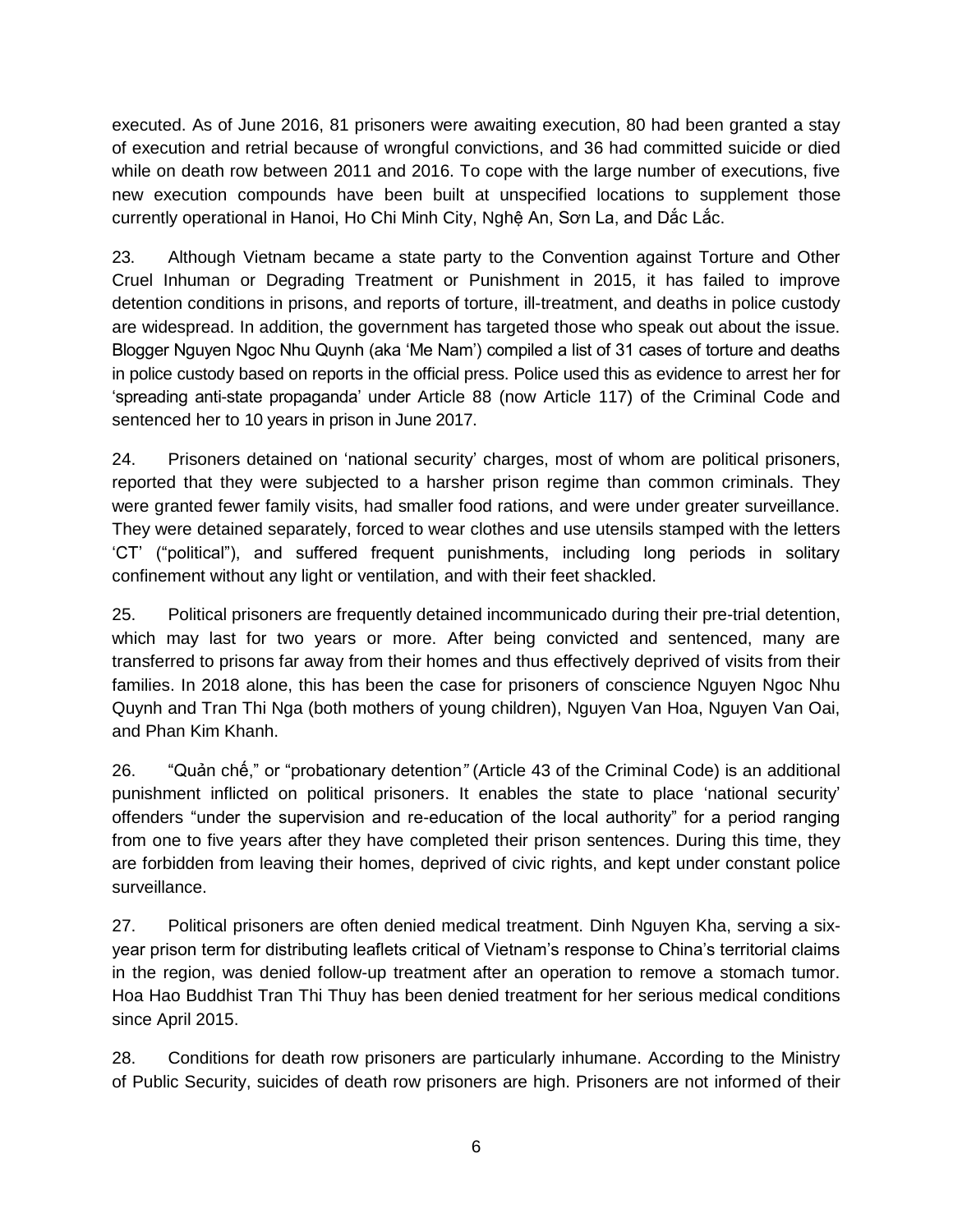execution date, and many prefer to kill themselves rather than live with the terror of waiting for an unknown execution day.

### **Crackdown on freedom of expression intensifies**

29. Since Vietnam's second UPR, violations of the right to freedom of opinion and expression increased dramatically. The government increased legal restrictions on freedom of expression and heavily cracked down on journalists, netizens, and bloggers. Between January 2017 and April 2018, at least 59 individuals, including 12 women, were arbitrarily detained or sentenced to prison terms ranging from one to 15 years for the peaceful exercise of their right to freedom of opinion and expression.

30. Constitutional guarantees of freedom of expression and the press (Article 25) are nullified by many domestic laws and regulations that prohibit all forms of expression that are deemed to "threaten the interests of the State." In addition, there is no privately-run, independent media in Vietnam. The press, radio, and television stations are government or CPV-controlled agencies.

31. The amended Press Law, which came into force in January 2017, has significantly reduced the already limited space for press freedom and has placed wide-ranging restrictions on the media. Banned activities include publishing "distorted information" that is perceived to "defame the people's government," "run contrary to the country's international unity policies," "cause alarm amongst the people," or "sow division between the people and State authorities." The diffusion of "confidential information" and "state secrets," neither of which are clearly defined, is banned. Contrary to recommendations accepted by the government during Vietnam's second UPR, the amended Press Law contains no provisions for independent or privatelyowned newspapers and continues to criminalize a wide range of activities which are left solely to the appreciation of the state, such as "propagating depraved lifestyles," "violating the country's traditions and values," or "distorting history, denying revolutionary achievements or offending the nation or its heroes."

32. A new Law on Access to Information, which took effect in July 2018, raises serious concerns about the right to freedom of expression. The law restricts access to information deemed to be "state secrets," which are not defined, or for reasons of "state security" and "interests of the nation, people and state." Citizens who seek to access information must explain why they need it, and provide their names, addresses, and ID. The authorities may refuse to provide information without providing an explanation, and any "wrongful use of information" by those who make the request is subject to sanctions. This new law is particularly dangerous in view of Vietnam's digitalization of the "hộ khẩu," or household registration system [see below, *para. 49*].

33. Internet freedom has been seriously undermined by draconian government censorship and controls, as well as new legislation that criminalizes online expression. Decree 72 on "Management, Provision, and Use of Internet Services and Information Content Online," adopted in 2013, remains on the books and is inconsistent with international standards.<sup>5</sup> The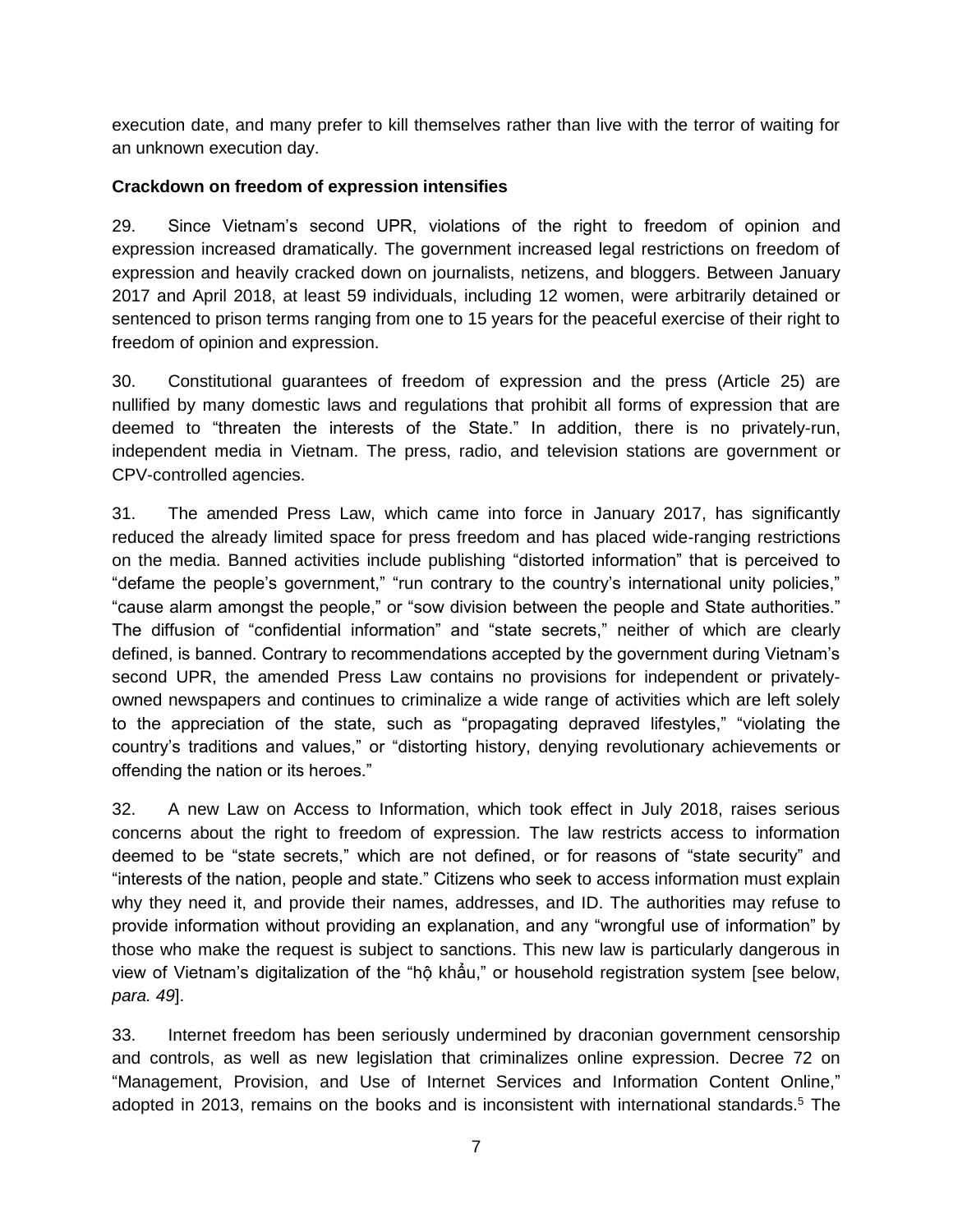Law on Cybersecurity, which was adopted by the National Assembly in June 2017 and will come into force in January 2019, deals a severe blow to internet freedom. It grants the government sweeping powers to monitor the online activity of Vietnam's 60 million internet users and requires social media platforms such as Google and Facebook to store the personal data of its users in Vietnam, as well as remove content deemed "offensive" by the government within 24 hours. The Law strictly prohibits the use of social networks or the internet to "infringe" upon state interests" or spread "false information." Foreign companies operating in Vietnam will also be required to share the personal data of their clients, including bank accounts, hotel bookings, travel itineraries, or online purchases if requested by the authorities.

34. The government has also stepped up its online censorship efforts. Following a CPV drive aimed at "controlling information and propaganda, shaping opinion and struggling to counter all wrong or hostile views, especially on the internet,"<sup>6</sup> the Ministry of Public Security announced that in May 2017 alone it had "successfully blocked thousands of websites and blogs that posted wrongful, reactionary contents."<sup>7</sup> A 10,000-strong military cyber unit named Force 47 has been set up under the Ministry of Defense to work alongside the Ministry of Public Security's Department of Cybersecurity to fight "wrongful views" on the internet. Force 47's aim is to target and denounce online critics, launch smear campaigns against them, and manipulate public opinion by spreading government propaganda. The government also pays 'opinion shapers' and bots to advance anti-democratic agendas and disseminate them on a massive scale.

35. Bloggers and cyber-dissidents who use the internet to peacefully express critical views are a target of fierce government repression. The authorities have stepped up practices such as house arrest, enforced disappearances, beatings, intimidation, and pervasive surveillance by police. Netizens have also been denied the right to freedom of movement without justification, often to prevent them from meeting diplomatic delegations in Vietnam or from travelling abroad. Since January 2016, scores of Vietnamese HRDs have faced travel restrictions under Decree 136/2007 which allows the authorities to bar citizens from leaving Vietnam for reasons of "national security, social order and safety."

36. Over the past few years, the government has increasingly forced political prisoners into exile by releasing them early from prison on condition they immediately leave the country. Since Vietnam's second UPR, at least seven high-profile religious and political dissidents were forced to leave the country. They have not been granted amnesties, and would have to return to prison if they ever return to Vietnam. In May 2017, a dissident blogger with dual French-Vietnamese nationality was deported to France after being stripped of his Vietnamese citizenship.

## **Right to freedom of religion or belief repressed**

37. Since its second UPR, Vietnam has made no progress in protecting the right to freedom of religion or belief. The government has failed to implement the recommendations it had accepted during the first two UPR cycles that called for the removal of bureaucratic and administrative obstacles that hinder the enjoyment of the right to freedom of religion or belief and for the amendment of domestic legislation to bring it into line with Article 18 of the ICCPR.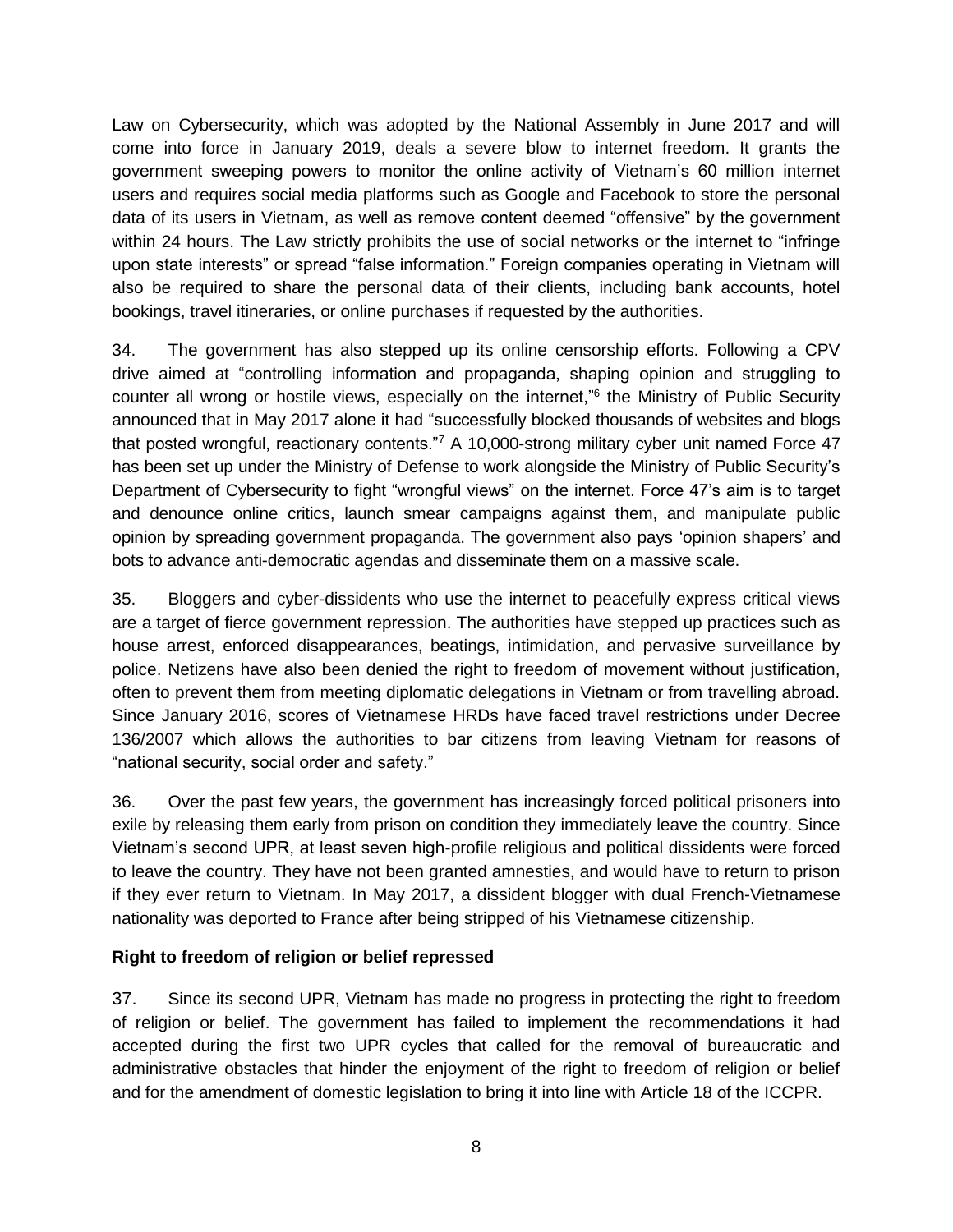38. Vietnam's very first Law on Belief and Religion, which came into force in January 2018, marked a significant step backwards for freedom of religion or belief. The law reinforces state management of religions and legalizes intrusive state interference into religious affairs. Religious groups must follow a cumbersome process of registration and recognition to be able to conduct their activities. No legal status is provided for religious groups that cannot, or choose not to register with the authorities. The authorities can also refuse applications for registration without explanation, and there is no right of appeal. Members of non-registered religious groups and communities, such as the Unified Buddhist Church of Vietnam (UBCV), Khmer Krom Buddhists, various Protestant house churches, and Hoa Hao and Cao Dai followers have suffered increased repression since the law has come into force.

39. A draft decree on "Administrative sanctions in the domain of belief and religion," prepared by the Ministry of the Interior, the Government Committee for Religious Affairs, and the CPV's Central Mobilization Department, provides for fines of up to US\$1,322 for individuals and US\$2,650 for organizations who conduct activities deemed to "abuse the right to freedom of religion to infringe upon the interests of the state or engage in fabrication or slander under any form aimed at opposing the Socialist Republic of Vietnam" (Article 6). Religious groups organizing activities without obtaining the registration certificate stipulated in the Law on Belief and Religion risk similar fines (Article 7).

40. The situation of the UBCV is of particular concern. Effectively banned in 1981 following the creation of the state-sponsored Vietnam Buddhist Church, its leaders and members have been subjected to detention, intimidation, and constant harassment. Since Vietnam's previous UPR, the authorities have intensified their repression of UBCV members. Authorities barred UBCV members from celebrating key Buddhist festivals, subjected its leaders to house arrest and surveillance, and harassed followers who frequent UBCV pagodas.

41. UBCV leader Thich Quang Do, 90, remains under house arrest without charge at the Thanh Minh Zen Monastery in Ho Chi Minh City. He is under constant police surveillance. Thich Quang Do has spent over 30 years in detention for his advocacy on religious freedom and human rights. Members of the BYM, an educational organization affiliated with the UBCV, have also been harassed, prevented from travelling, and subjected to intimidation, police interrogation, and threats.

42 Since Vietnam's previous UPR, authorities have constantly persecuted members of religious minorities, including Christian Montagnard and Hmong, who peacefully resisted assimilation policies, practiced their faith outside state-sponsored churches, refused to recant their faith, and advocated for political and economic rights for their communities. They have been routinely subjected to threats, harassments, fines, arbitrary expulsion from their homes, and public denunciation sessions organized by the military, police, and local authorities. In January and February 2018, 10 Hoa Hao Buddhists were sentenced to prison terms ranging from two to 12 years on baseless charges of disrupting public order. In February 2018, 24 Hmong suffered beatings and threats from local officials who pressured them to renounce their faith. Khmer Krom Buddhists in southern Vietnam have also suffered religious persecution and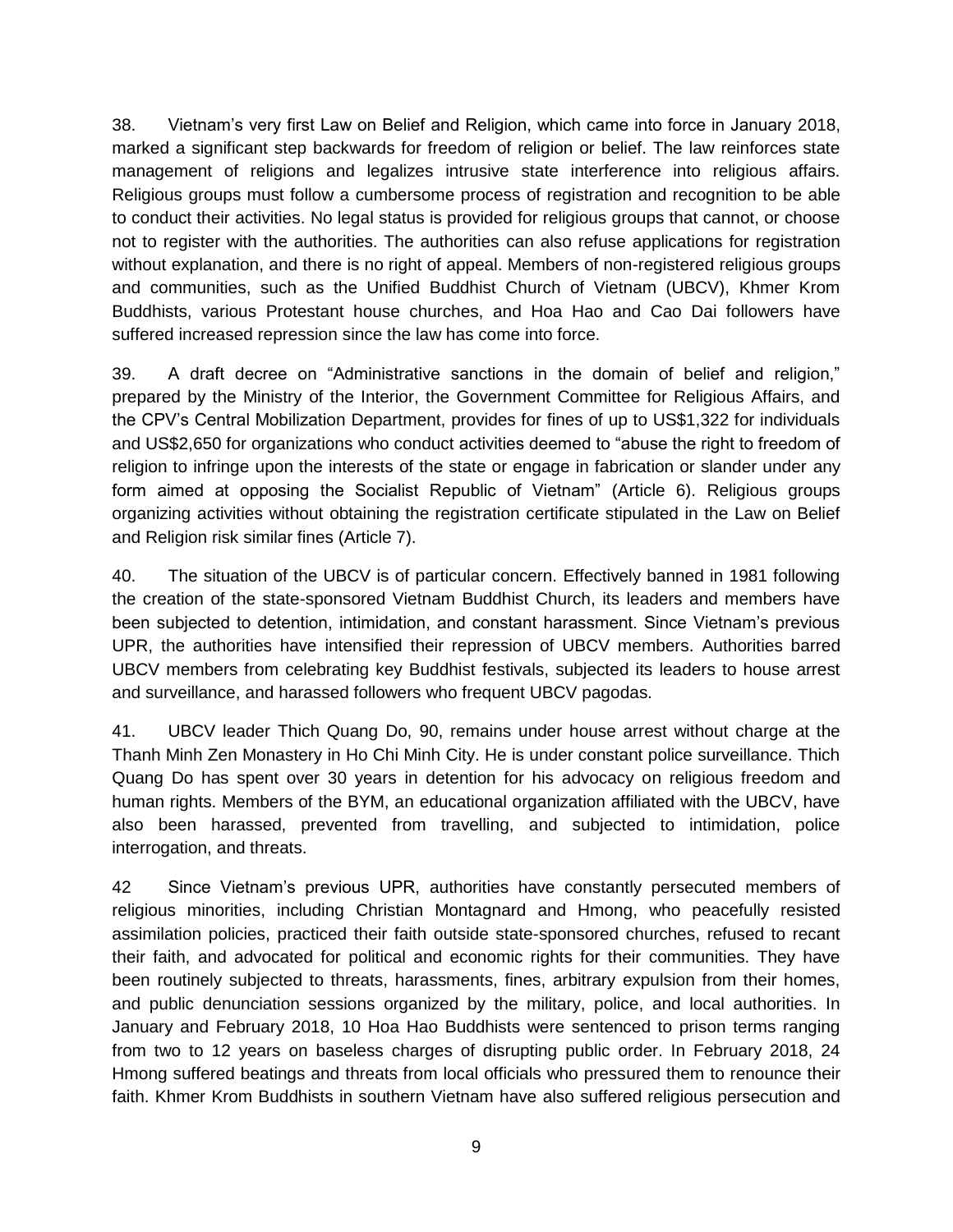land confiscation. Buddhist monks have been subjected to defrocking, arrest, and enforced disappearances.

## **Rights to freedom of association and peaceful assembly heavily restricted**

42. Despite being guaranteed by the Constitution, the right to freedom of association is significantly restricted in Vietnam. All associative activity is controlled by the CPV and the Vietnamese Fatherland Front (VFF), an umbrella of mass organizations that has a constitutional mandate to oversee the implementation of CPV policies at the grassroots level. The Constitution recognizes only one political party (the CPV) and one trade union (the Vietnam Confederation of Labor). In January 2018, CPV General-Secretary Nguyen Phu Trong commended the police for "preventing the establishment of political opposition groups."<sup>8</sup>

43. There is no Law on Associations in Vietnam. Associations are regulated by a series of decrees that are inconsistent with Article 22 of the ICCPR. A draft bill on associations presented to the National Assembly in 2016 was rejected by its members because of its restrictive contents. Thousands of informal groups, associations, clubs, and charities have formed in recent years, but there is no legal framework to protect them, and they are not allowed to receive funding from outside Vietnam. Their members risk harassment, travel bans, and detention at any moment.

44. The right to freedom of peaceful assembly is severely restricted. Police and plainclothes security agents have routinely repressed peaceful demonstrations. Vietnam has no law on public assemblies and the introduction of a draft law on demonstrations in the National Assembly has been repeatedly delayed because of disagreements over the text.

45. Decree 38/2005 prohibits gatherings outside state agencies and public buildings and bans all protests deemed to "interfere with the activities" of CPV leaders and state organs. Circular 09/2005/TT-BCA, issued by the Ministry of Public Security to implement Decree 38/2005, prohibits gatherings of more than five people without obtaining prior permission from the authorities. These anti-demonstration regulations were widely invoked in 2017 to quell protracted nationwide peaceful protests against the industrial pollution caused by the Taiwanese steel conglomerate Formosa, as well as demonstrations protesting a draft Law on Special Economic Zones (SEZs) and the Cybersecurity Law in June 2018.

46. Ministry of Public Security Circular 13/2016/TT-BCA, which came into effect in April 2016, contains instructions on the policing of "gatherings causing public disorder in the vicinity of trials." In such instances, Circular 13 authorizes police to "immediately deploy forces to prevent the disturbance of public order, isolate and arrest opposition elements, instigators and leaders of the disturbance." Police have frequently invoked Circular 13 to violently attack and detain activists and HRDs who protested against unfair trials or gathered outside the courts to express solidarity with fellow activists.

47. In many cases, authorities used Article 245 of the Criminal Code (now Article 318 – 'causing public disorder') to arrest, prosecute, and imprison high-profile activists and HRDs for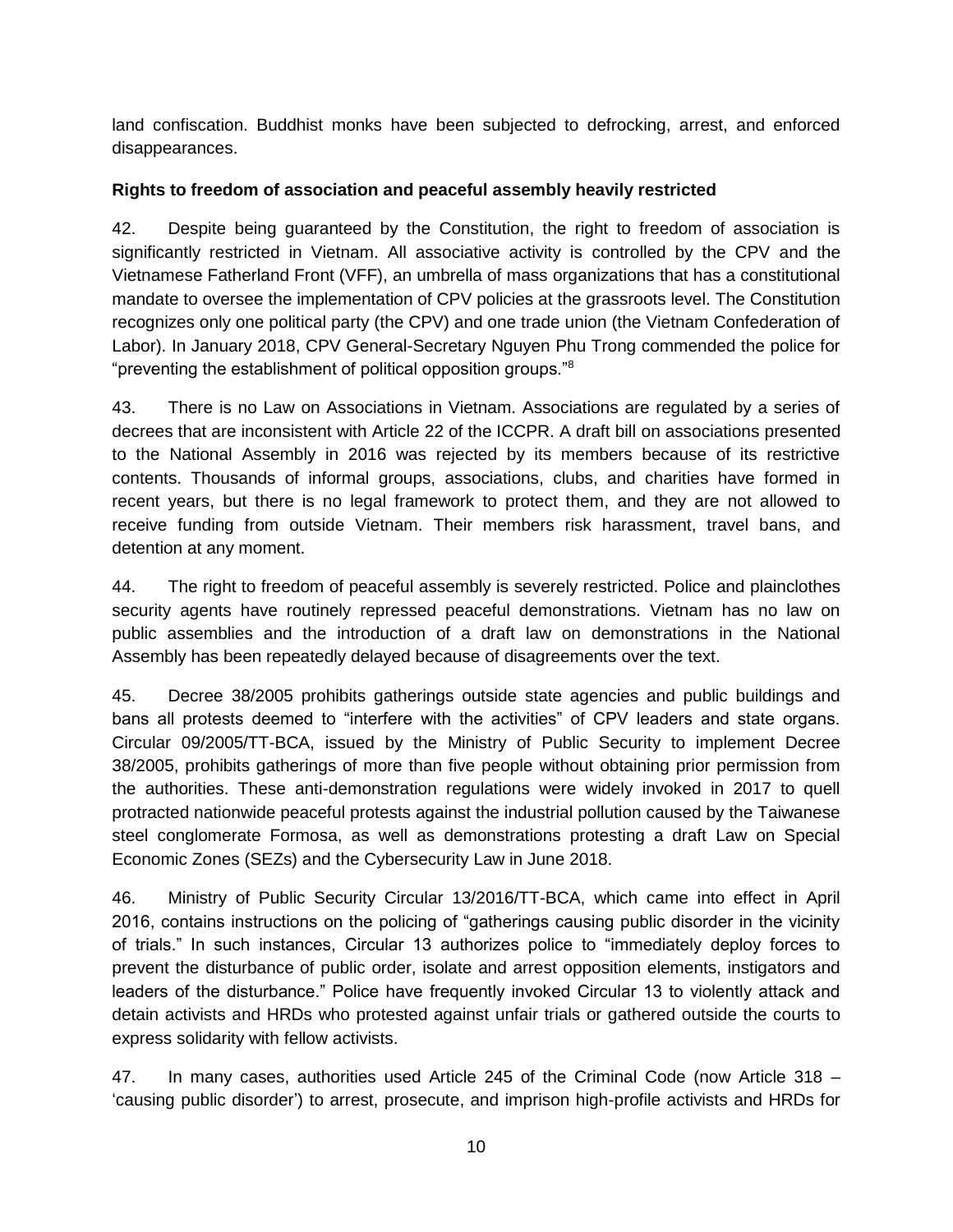exercising their right to freedom of peaceful assembly. On 20 September 2016, land rights activist Can Thi Theu was sentenced to 20 months in prison under Article 245 for leading protests outside various government offices in Hanoi against land confiscation.

## **Violations of economic, social, and cultural rights persist**

48. Vietnam made no progress in implementing recommendations since its previous UPR to reduce the social and wealth disparities. Government policies have led to serious violations of economic, social, and cultural rights and increased social and wealth disparities. The Vietnamese government's policy of forcing families to share costs such as tuition fees, school maintenance and repair, teaching materials and food has seriously restricted access to education.<sup>9</sup> This has disproportionally penalized poor families and forced many children, especially girls, to drop out of school at a very early age.

49. Discrimination based on economic and social status is perpetuated by the system of the "hộ khẩu," or household registration cards. This is an obligatory permit that gives access to housing ownership, healthcare, education, and other key public social services. The hộ khẩu is issued by local security officials, who can confiscate or refuse it at will. Parents who are refused hộ khẩu cannot obtain birth certificates, and thus cannot register their children for schooling or obtain subsidies for health and education. In 2017, the government announced it was abolishing the hộ khẩu and replacing it with a digital ID number and an online personal file. To obtain this number, however, citizens must provide police with 22 information points, including their religion and ethnicity. This new digital system discriminates on social, economic, and political grounds. Rural-to-urban migrants, members of non-recognized religions or ethnic and religious minorities will continue to risk denials of their rights in all aspects of their daily lives.

50. Pollution and environmental degradation resulting from unchecked investment and infrastructure projects have seriously impacted rural populations. In 2016, thousands of fishermen were deprived of their livelihood after Taiwanese steel conglomerate Formosa spilled cyanide and toxic waste into the sea, causing massive fish deaths along Vietnam's central coast provinces of Hà Tĩnh, Quảng Bình, Quảng Trị, and Thừa Thiên–Huế. Victims who sought to seek compensation for the negative effects of the environmental disaster were subjected to intimidation, reprisals, and arbitrary arrest.

#### **Recommendations**

51. Immediately and unconditionally release all HRDs, journalists, and religious and political dissidents detained for the peaceful expression of their political and other opinions or religious beliefs.

52. End censorship, mass surveillance, and all acts of harassment, including at the judicial level, against all HRDs, including those using the internet and information and communication technologies for their human rights work, and comply with the provisions of the 1998 UN Declaration on Human Rights Defenders.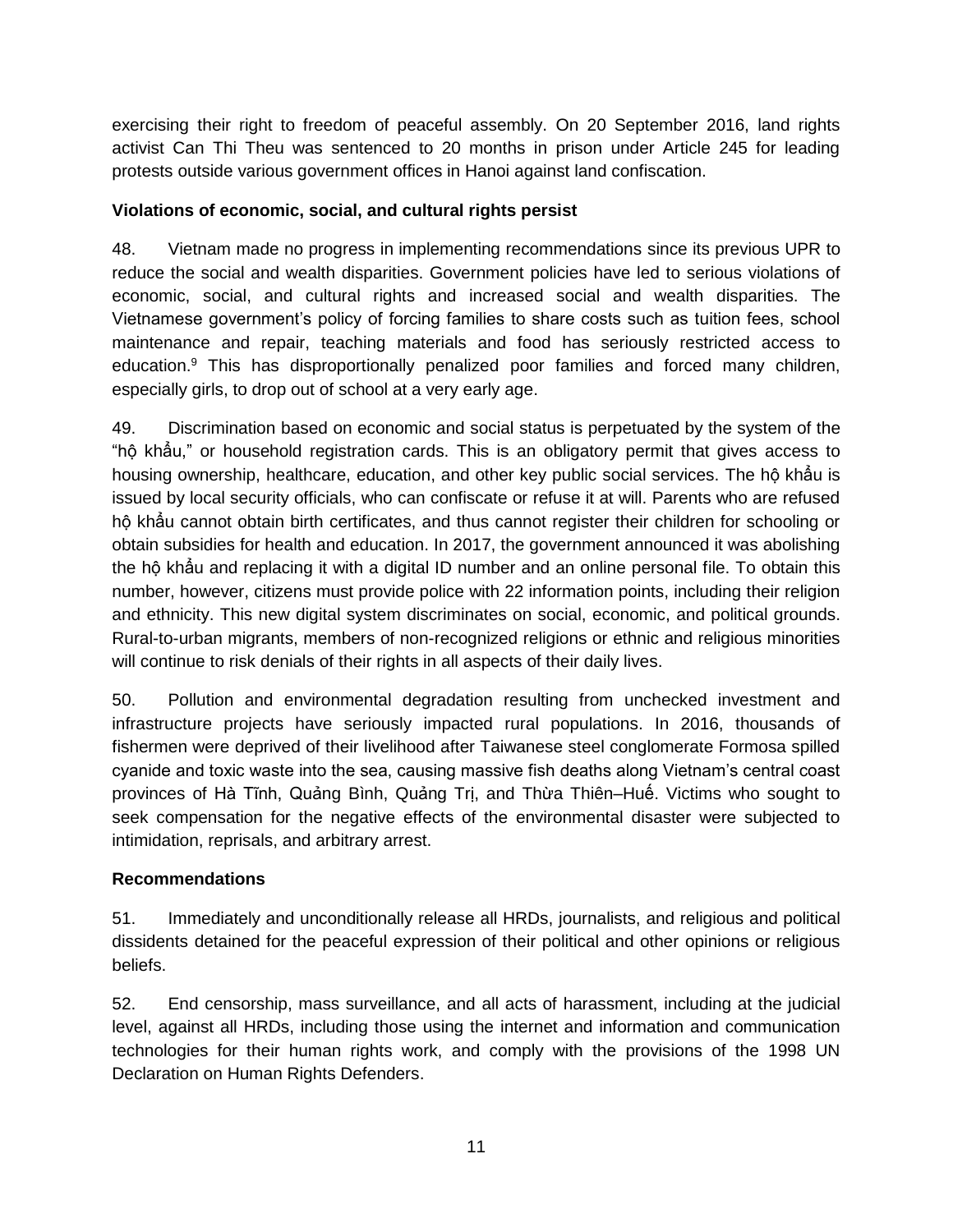53. Implement the recommendations made by the CCPR by bringing domestic legislation into line with international human rights law and immediately repealing all legislation restricting the exercise of internationally recognized human rights.

54. Review the Constitution to ensure it conforms to Vietnam's obligations under the ICCPR, the International Covenant on Economic, Social and Cultural Rights (ICESCR), and other key international human rights standards.

55. Implement provisions in Vietnamese legislation to ensure the harmonization of laws with international treaties, so that the provisions of international treaties take precedence in cases where there are discrepancies between domestic laws and international treaties to which Vietnam is state party.

56. Guarantee the right to due process of law, including the right to a fair trial: defendants should be able to meet their lawyers to adequately prepare their defense, defense lawyers must be ensured the right to present relevant evidence in court, and defendants should be allowed to speak in their own defense.

57. Conform to the UN Standard Minimum Rules on the Treatment of Prisoners, and abolish forced labor and end practices of torture and ill-treatment of prisoners.

58. Re-establish the legitimate status of the UBCV and all other non-recognized religious organizations and allow them full freedom of religious activity. Cease the harassment and detention of UBCV members and other religious followers, revise the Law on Religion and Belief, and repeal all legislation that restricts the right to freedom of religion or belief.

59. Guarantee freedom of the media by authorizing the publication of independent newspapers and ceasing legal sanctions against, and harassment of journalists and citizens expressing peaceful views through print media, internet, or on the radio.

60. Adopt a Law on Associations that guarantees the right to form associations outside the framework of the CPV in order to foster the emergence of independent civil society.

61. Issue standing invitations to UN special procedures, notably the UN Special Rapporteur on the promotion and protection to the right to freedom of opinion and expression, the UN Working Group on Arbitrary Detention, and the UN Special Representative on the situation of human rights defenders.

62. Establish a moratorium on the death penalty as a first step towards the abolishment of capital punishment under all circumstances. In the meantime, review 'national security' provisions in the Criminal Code to ensure that no one can be sentenced to death for expressing views opposing those of the CPV, and lift the classification of "state secrets" on information on capital punishment.

63. Allow unhindered access to the country by international human rights NGOs.